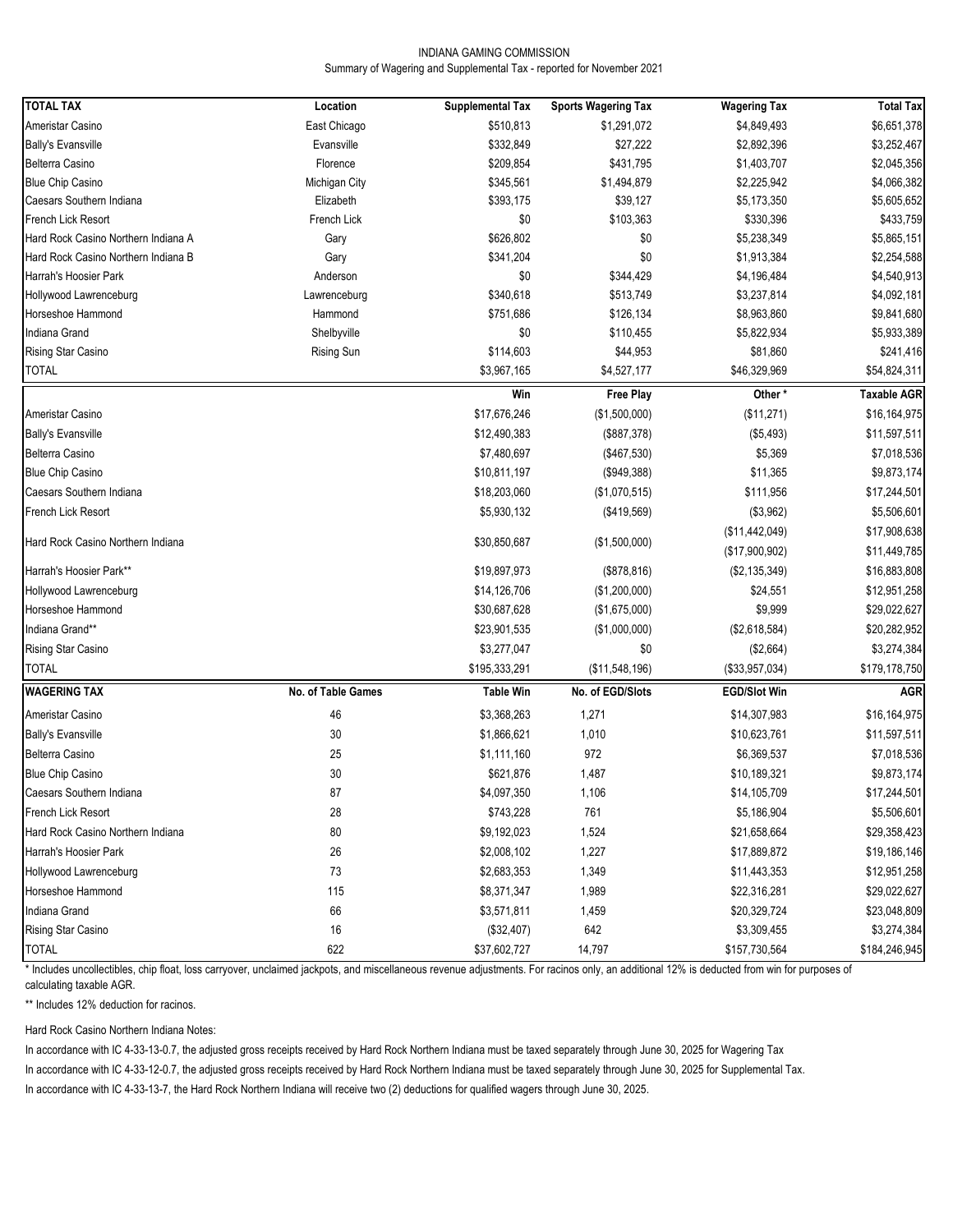# INDIANA GAMING COMMISSION

# YTD Summary - as of November 2021

| <b>YEAR TO DATE</b>                 | <b>YTD Supplemental Tax</b> | <b>YTD Sports WageringTax</b> | <b>YTD Wagering Tax</b> | <b>YTD Total Tax</b> |
|-------------------------------------|-----------------------------|-------------------------------|-------------------------|----------------------|
| Ameristar Casino                    | \$3,031,387                 | \$3,846,522                   | \$20,028,995            | \$26,906,904         |
| <b>Bally's Evansville</b>           | \$1,763,841                 | \$192,155                     | \$10,363,791            | \$12,319,787         |
| Belterra Casino                     | \$1,116,169                 | \$1,681,668                   | \$4,966,016             | \$7,763,853          |
| <b>Blue Chip Casino</b>             | \$1,925,915                 | \$4,396,622                   | \$8,756,538             | \$15,079,075         |
| Caesars Southern Indiana            | \$2,186,427                 | \$121,077                     | \$20,018,774            | \$22,326,278         |
| <b>French Lick Resort</b>           | \$0                         | \$353,618                     | \$722,123               | \$1,075,741          |
| Hard Rock Casino Northern Indiana A | \$3,157,832                 | \$0                           | \$18,317,135            | \$21,474,967         |
| Hard Rock Casino Northern Indiana B | \$1,718,985                 | \$0                           | \$4,661,812             | \$6,380,797          |
| Harrah's Hoosier Park               | \$0                         | \$633,828                     | \$22,216,239            | \$22,850,067         |
| Hollywood Lawrenceburg              | \$1,690,514                 | \$1,628,291                   | \$11,069,529            | \$14,388,334         |
| Horseshoe Hammond                   | \$4,018,163                 | \$271,633                     | \$38,049,504            | \$42,339,300         |
| Indiana Grand                       | \$0                         | \$309,744                     | \$29,513,177            | \$29,822,921         |
| <b>Rising Star Casino</b>           | \$687,904                   | \$169,472                     | \$503,012               | \$1,360,388          |
| <b>TOTAL</b>                        | \$21,297,137                | \$13,604,630                  | \$189,186,645           | \$224,088,412        |
| <b>YTD DEDUCTIONS</b>               |                             |                               |                         | <b>YTD Free Play</b> |
| Ameristar Casino                    |                             |                               |                         | (\$7,500,000)        |
| <b>Bally's Evansville</b>           |                             |                               |                         | (\$5,060,812)        |
| Belterra Casino                     |                             |                               |                         | (\$2,565,890)        |
| <b>Blue Chip Casino</b>             |                             |                               |                         | (\$5,627,065)        |
| Caesars Southern Indiana            |                             |                               |                         | (\$5,265,106)        |
| <b>French Lick Resort</b>           |                             |                               |                         | (\$2,155,059)        |
| Hard Rock Casino Northern Indiana   |                             |                               |                         | (\$7,500,000)        |
| Harrah's Hoosier Park               |                             |                               |                         | (\$4,502,806)        |
| Hollywood Lawrenceburg              |                             |                               |                         | (\$7,200,000)        |
| Horseshoe Hammond                   |                             |                               |                         | (\$8,975,000)        |
| Indiana Grand                       |                             |                               |                         | (\$5,000,000)        |
| <b>Rising Star Casino</b>           |                             |                               |                         | \$0                  |
| <b>TOTAL</b>                        |                             |                               |                         | (\$61,351,738)       |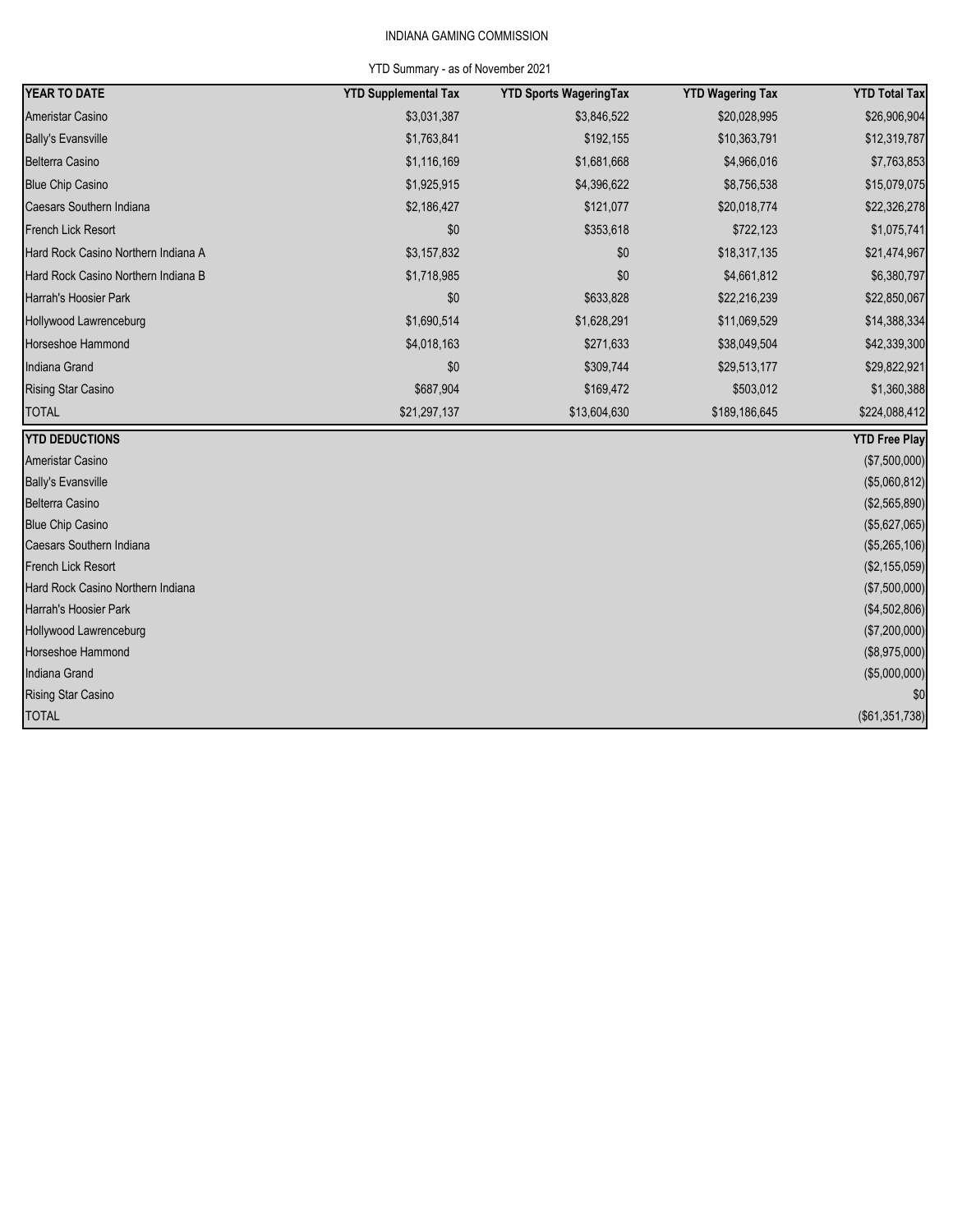|                      |                         | NORTHERN LICENSEES      |                         |                          |
|----------------------|-------------------------|-------------------------|-------------------------|--------------------------|
| <b>UNITS*</b>        | <b>Ameristar Casino</b> | <b>Blue Chip Casino</b> | <b>Hard Rock Casino</b> | <b>Horseshoe Hammond</b> |
| Baccarat             | 20                      | 1                       | 26                      | 27                       |
| Big Six              | N/A                     | N/A                     | N/A                     | 0                        |
| Blackjack            | 15                      | 18                      | 28                      | 39                       |
| Craps                | $\overline{2}$          | $\overline{2}$          | 6                       | 9                        |
| Non Traditional      | N/A                     | N/A                     | N/A                     | 1                        |
| Poker - House Banked | 5                       | 5                       | 14                      | 18                       |
| Poker Room           | N/A                     | $\mathbf 0$             | N/A                     | 11                       |
| Roulette             | 4                       | 4                       | 6                       | 10                       |
| <b>TOTAL</b>         | 46                      | 30                      | 80                      | 115                      |
| <b>DROP</b>          | <b>Ameristar Casino</b> | <b>Blue Chip Casino</b> | <b>Hard Rock Casino</b> | <b>Horseshoe Hammond</b> |
| Baccarat             | \$11,767,588            | \$28,444                | \$25,973,917            | \$12,398,217             |
| Big Six              | N/A                     | N/A                     | N/A                     | \$0                      |
| Blackjack            | \$6,199,902             | \$1,635,224             | \$8,163,703             | \$8,046,504              |
| Craps                | \$2,313,001             | \$801,756               | \$3,908,649             | \$3,940,330              |
| Non Traditional      | N/A                     | N/A                     | N/A                     | \$0                      |
| Poker - House Banked | \$1,330,555             | \$878,340               | \$4,044,740             | \$3,867,889              |
| Poker Room           | N/A                     | \$0                     | N/A                     | \$304,151                |
| Roulette             | \$1,964,361             | \$363,556               | \$2,939,332             | \$3,280,516              |
| <b>TOTAL</b>         | \$23,575,407            | \$3,707,320             | \$45,030,341            | \$31,837,607             |
| Win                  | <b>Ameristar Casino</b> | <b>Blue Chip Casino</b> | <b>Hard Rock Casino</b> | <b>Horseshoe Hammond</b> |
| Baccarat             | \$1,485,837             | (\$16,803)              | \$4,274,848             | \$2,985,679              |
| Big Six              | N/A                     | N/A                     | N/A                     | \$0                      |
| Blackjack            | \$892,359               | \$239,772               | \$2,037,438             | \$1,810,431              |
| Craps                | \$204,565               | \$98,913                | \$1,361,354             | \$1,197,676              |
| Non Traditional      | N/A                     | N/A                     | N/A                     | \$0                      |
| Poker - House Banked | \$278,966               | \$187,066               | \$782,618               | \$1,166,584              |
| Poker Room           | N/A                     | \$0                     | N/A                     | \$304,151                |
| Roulette             | \$506,536               | \$112,927               | \$735,766               | \$906,827                |
| <b>TOTAL</b>         | \$3,368,263             | \$621,875               | \$9,192,024             | \$8,371,348              |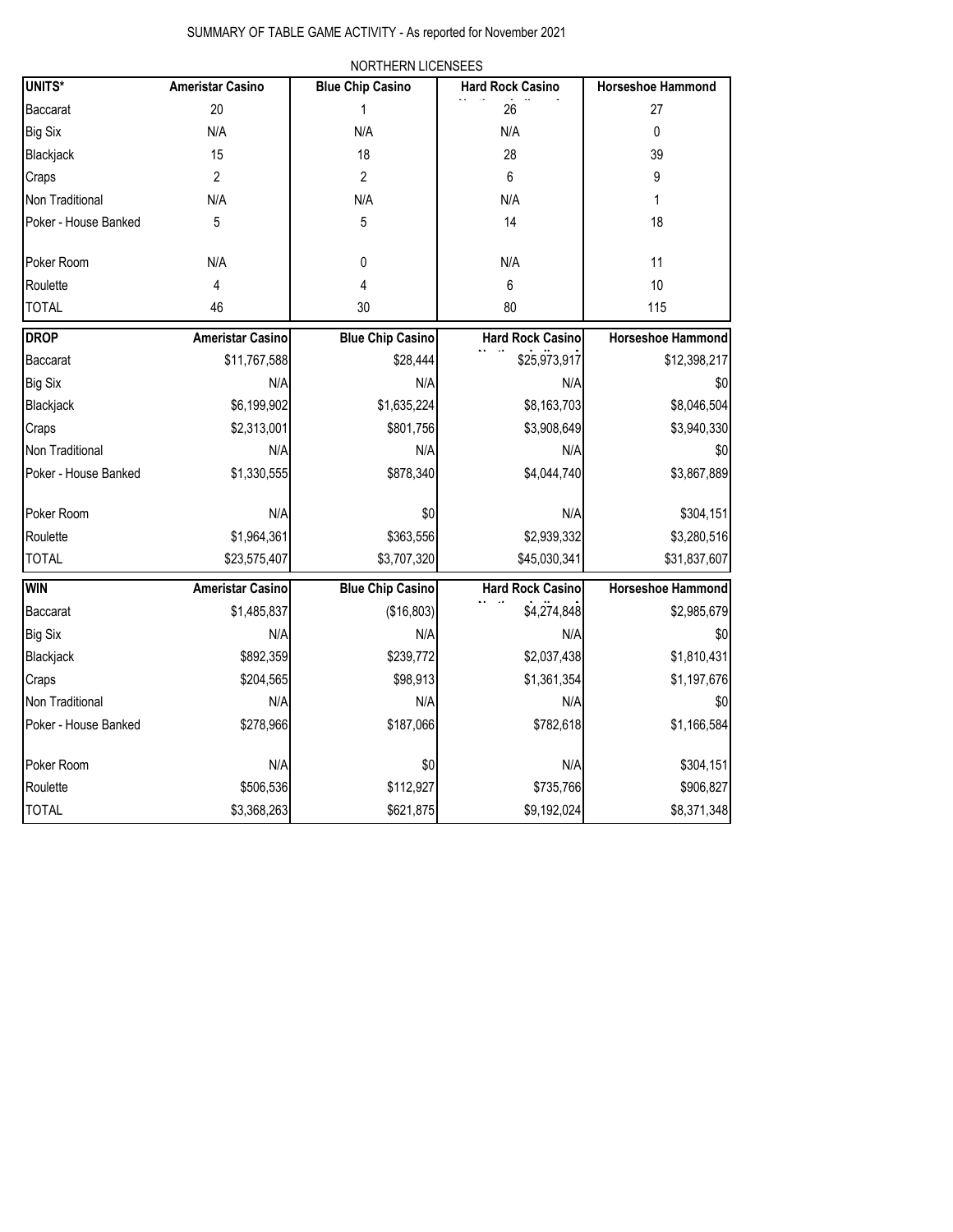## SUMMARY OF TABLE GAME ACTIVITY - As reported for November 2021

|                         |                           | SOUTHERN LICENSEES     |                                    |                           |                                           |                           |
|-------------------------|---------------------------|------------------------|------------------------------------|---------------------------|-------------------------------------------|---------------------------|
| <b>UNITS*</b>           | <b>Bally's Evansville</b> | <b>Belterra Casino</b> | <b>Caesars Southern</b><br>Indiana | <b>French Lick Resort</b> | <b>Hollywood Lawrenceburg</b>             | <b>Rising Star Casino</b> |
| Baccarat                | 2                         | 1                      | 5                                  | $\mathbf{1}$              | 4                                         | N/A                       |
| <b>Big Six</b>          | N/A                       | N/A                    | N/A                                | N/A                       | N/A                                       | N/A                       |
| Blackjack               | 16                        | 11                     | 42                                 | 17                        | 39                                        | 8                         |
| Craps                   | 2                         | 4                      | 5                                  | 3                         | 5                                         | $\overline{2}$            |
| Non Traditional         | N/A                       | N/A                    | N/A                                | N/A                       | N/A                                       | N/A                       |
| Poker - House<br>Banked | $\overline{7}$            | 6                      | 14                                 | 4                         | $\overline{7}$                            | 5                         |
| Poker Room              | 0                         | 0                      | 16                                 | N/A                       | 13                                        | N/A                       |
| Roulette                | 3                         | 3                      | 5                                  | 3                         | 5                                         | $\mathbf{1}$              |
| <b>TOTAL</b>            | 30                        | 25                     | 87                                 | 28                        | 73                                        | 16                        |
| <b>DROP</b>             | <b>Bally's Evansville</b> | <b>Belterra Casino</b> | <b>Caesars Southern</b><br>Indiana |                           | French Lick Resort Hollywood Lawrenceburg | <b>Rising Star Casino</b> |
| Baccarat                | \$325,200                 | \$11,190               | \$1,970,475                        | \$0                       | \$651,849                                 | N/A                       |
| <b>Big Six</b>          | N/A                       | N/A                    | N/A                                | N/A                       | N/A                                       | N/A                       |
| Blackjack               | \$3,721,301               | \$1,926,444            | \$7,997,947                        | \$1,929,587               | \$5,571,501                               | \$432,653                 |
| Craps                   | \$1,368,636               | \$955,784              | \$3,066,869                        | \$658,263                 | \$1,992,747                               | \$490,331                 |
| Non Traditional         | N/A                       | N/A                    | N/A                                | N/A                       | N/A                                       | N/A                       |
| Poker - House<br>Banked | \$1,487,319               | \$651,098              | \$2,936,009                        | \$800,754                 | \$1,112,972                               | \$312,150                 |
| Poker Room              | \$0                       | \$0                    | \$331,881                          | N/A                       | \$75,502                                  | N/A                       |
| Roulette                | \$823,222                 | \$439,399              | \$2,078,087                        | \$330,445                 | \$1,438,640                               | \$121,729                 |
| <b>TOTAL</b>            | \$7,725,678               | \$3,983,915            | \$18,381,268                       | \$3,719,049               | \$10,843,211                              | \$1,356,863               |
| <b>WIN</b>              | <b>Bally's Evansville</b> | <b>Belterra Casino</b> | <b>Caesars Southern</b><br>Indiana |                           | French Lick Resort Hollywood Lawrenceburg | <b>Rising Star Casino</b> |
| Baccarat                | \$93,607                  | \$3,345                | \$541,020                          | \$0                       | \$165,133                                 | N/A                       |
| <b>Big Six</b>          | N/A                       | N/A                    | N/A                                | N/A                       | N/A                                       | N/A                       |
| Blackjack               | \$913,848                 | \$360,302              | \$1,160,187                        | \$359,918                 | \$1,292,916                               | \$59,586                  |
| Craps                   | \$185,498                 | \$409,122              | \$923,141                          | \$65,733                  | \$442,037                                 | (\$106,662)               |
| Non Traditional         | N/A                       | N/A                    | N/A                                | N/A                       | N/A                                       | N/A                       |
| Poker - House<br>Banked | \$475,561                 | \$249,197              | \$809,292                          | \$212,610                 | \$326,242                                 | (\$1,485)                 |
| Poker Room              | \$0                       | \$0                    | \$331,881                          | N/A                       | \$75,502                                  | N/A                       |
| Roulette                | \$198,107                 | \$89,194               | \$331,829                          | \$104,968                 | \$381,524                                 | \$16,154                  |
| <b>TOTAL</b>            | \$1,866,621               | \$1,111,160            | \$4,097,350                        | \$743,229                 | \$2,683,354                               | (\$32,407)                |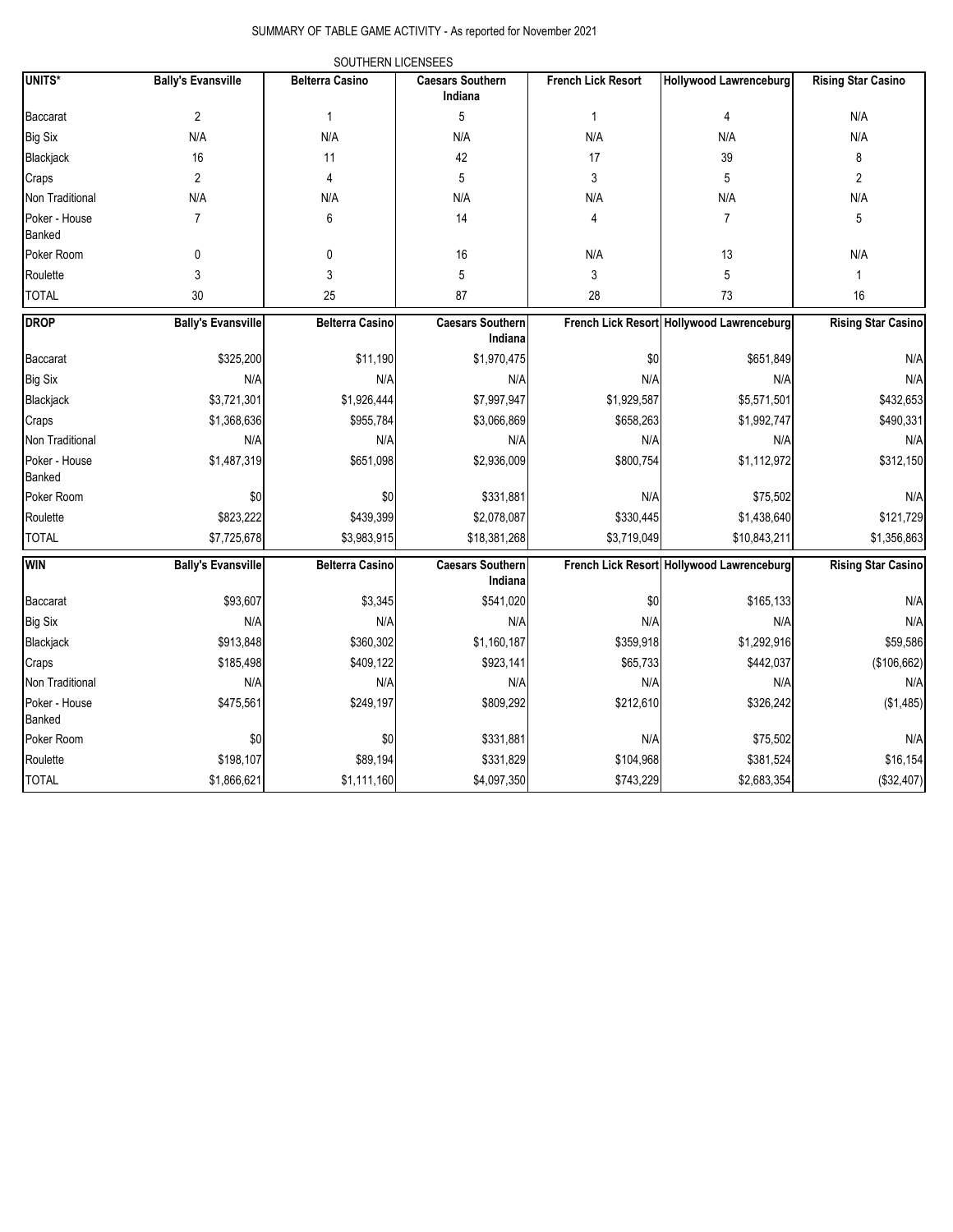OTHER LICENSEES

| UNITS*               | <b>Harrah's Hoosier Park</b> | <b>Indiana Grand</b> |
|----------------------|------------------------------|----------------------|
| Baccarat             | 2                            | 7                    |
| <b>Big Six</b>       | N/A                          | N/A                  |
| Blackjack            | 14                           | 34                   |
| Craps                | $\overline{2}$               | 8                    |
| Non Traditional      | N/A                          | N/A                  |
| Poker - House Banked | 6                            | 13                   |
| Poker Room           | N/A                          | N/A                  |
| Roulette             | $\mathfrak{p}$               | 4                    |
| <b>TOTAL</b>         | 26                           | 66                   |
| <b>DROP</b>          | <b>Harrah's Hoosier Park</b> | <b>Indiana Grand</b> |
| Baccarat             | \$1,259,098                  | \$2,770,400          |
| <b>Big Six</b>       | N/A                          | N/A                  |
| Blackjack            | \$3,797,873                  | \$4,454,175          |
| Craps                | \$965,800                    | \$1,827,744          |
| Non Traditional      | N/A                          | N/A                  |
| Poker - House Banked | \$1,158,102                  | \$3,028,633          |
| Poker Room           | N/A                          | N/A                  |
| Roulette             | \$880,260                    | \$2,206,592          |
| <b>TOTAL</b>         | \$8,061,133                  | \$14,287,544         |
| <b>WIN</b>           | <b>Harrah's Hoosier Park</b> | <b>Indiana Grand</b> |
| Baccarat             | \$105,633                    | (\$46,830)           |
| <b>Big Six</b>       | N/A                          | N/A                  |
| Blackjack            | \$949,814                    | \$1,576,438          |
| Craps                | \$205,761                    | \$511,176            |
| Non Traditional      | N/A                          | N/A                  |
| Poker - House Banked | \$466,278                    | \$918,552            |
| Poker Room           | N/A                          | N/A                  |
| Roulette             | \$280,616                    | \$612,475            |
| <b>TOTAL</b>         | \$2,008,102                  | \$3,571,811          |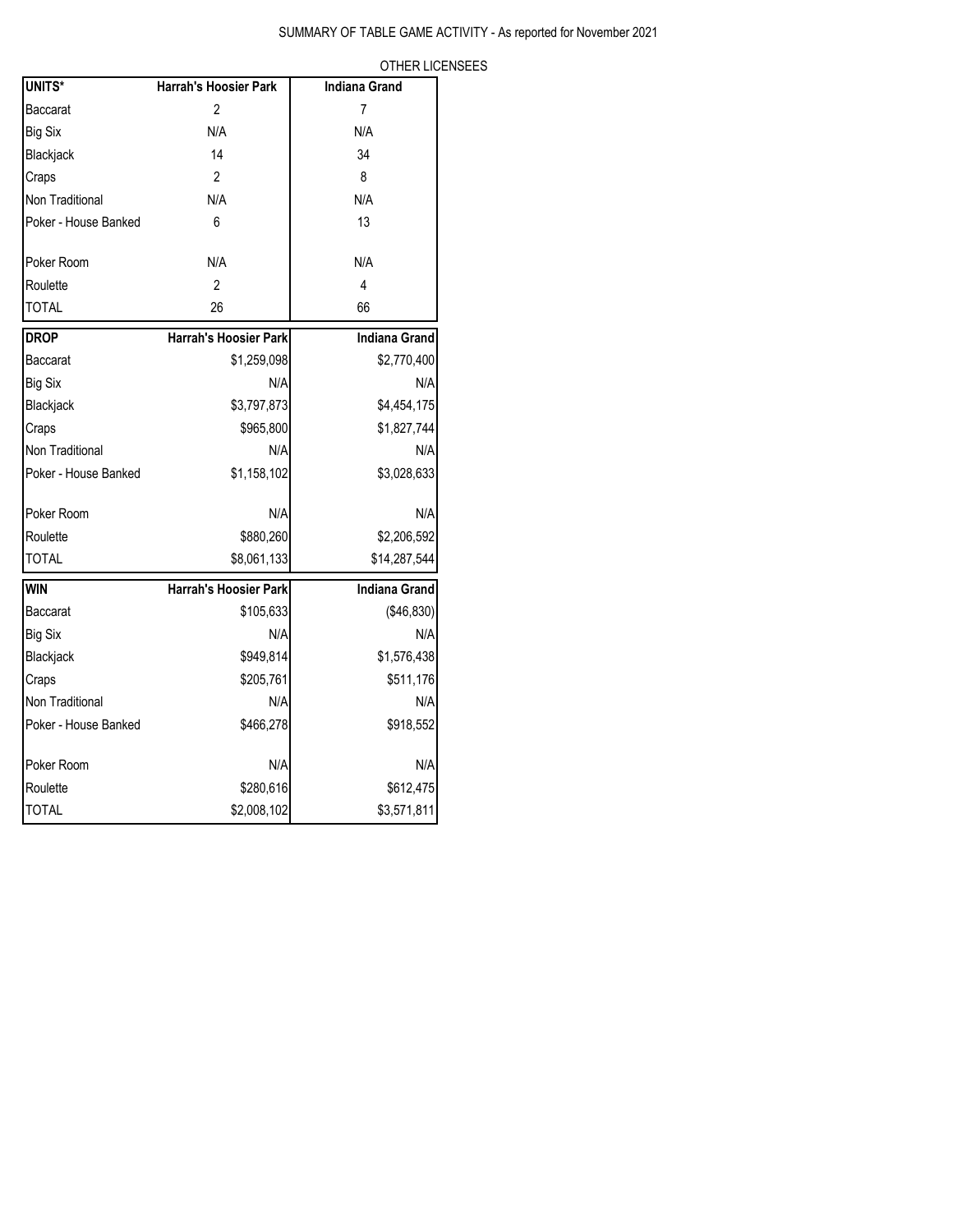## SUMMARY OF EGD ACTIVITY - As reported for November 2021

| <b>INORTHERN LICENSEES</b>        | UNITS*        | <b>COIN IN</b> | <b>WIN</b>   |
|-----------------------------------|---------------|----------------|--------------|
| <b>Ameristar Casino</b>           | $.27^{\circ}$ | \$154.923.764  | \$14,307,983 |
| <b>Blue Chip Casino</b>           | .487          | \$113.549.282  | \$10.189.321 |
| <b>Horseshoe Hammond</b>          | ,989          | \$217.875.540  | \$22.316.281 |
| Hard Rock Casino Northern Indiana | .524          | \$217,208,138  | \$21,658,664 |

| SOUTHERN LICENSEES              | UNITS* | <b>COIN IN</b> | <b>WIN</b>   |  |
|---------------------------------|--------|----------------|--------------|--|
| <b>Bally's Evansville</b>       | 1,010  | \$105,494,770  | \$10,623,761 |  |
| <b>Belterra Casino</b>          | 972    | \$67,056,283   | \$6,369,537  |  |
| <b>French Lick Resort</b>       | 761    | \$60,499,070   | \$5,186,904  |  |
| <b>Caesars Southern Indiana</b> | 1,106  | \$140,956,208  | \$14,105,709 |  |
| <b>Rising Star Casino</b>       | 642    | \$34,772,886   | \$3,309,455  |  |
| <b>Hollywood Lawrenceburg</b>   | 1,349  | \$124,701,377  | \$11,443,353 |  |
| RACINO LICENSEES                | UNITS* | <b>COIN IN</b> | <b>WIN</b>   |  |
| Indiana Grand                   | 1,459  | \$198,590,358  | \$20,329,724 |  |
| <b>Harrah's Hoosier Park</b>    | 1,227  | \$174,488,686  | \$17,889,872 |  |

Last updated on 12-06-2021 by IGC. For questions regarding this report contact William Quist at wquist@igc.in.gov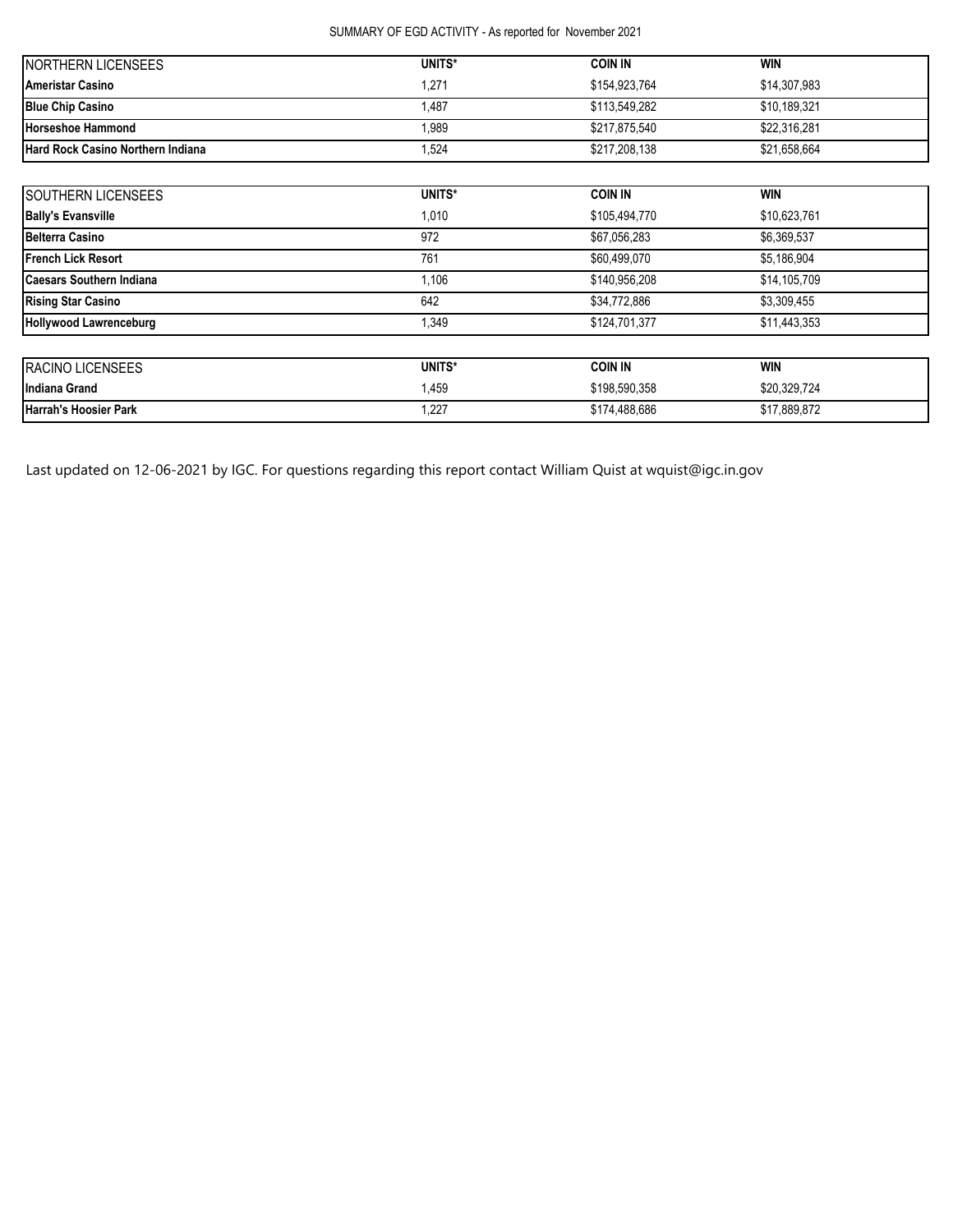# INDIANA GAMING COMMISSION

#### Summary of Sports Wagering Tax - As reported for November 2021

| <b>SPORTS WAGERING AGR</b>          | Handle        | Taxable AGR* | <b>Sports Wagering Tax</b> |
|-------------------------------------|---------------|--------------|----------------------------|
| Ameristar Casino                    | \$174,803,943 | \$13,590,226 | \$1,291,072                |
| <b>Bally's Evansville</b>           | \$1,791,664   | \$286,544    | \$27,222                   |
| Belterra Casino                     | \$48,649,389  | \$4,545,215  | \$431,795                  |
| <b>Blue Chip Casino</b>             | \$110,628,491 | \$15,735,565 | \$1,494,879                |
| Caesars Southern Indiana            | \$3,421,291   | \$411,859    | \$39,127                   |
| French Lick Resort                  | \$14,229,837  | \$1,088,028  | \$103,363                  |
| Hard Rock Casino Northern Indiana A | \$0           | \$0          | \$0                        |
| Harrah's Hoosier Park               | \$48,683,586  | \$3,625,566  | \$344,429                  |
| Hollywood Lawrenceburg              | \$42,400,644  | \$5,407,884  | \$513,749                  |
| Horseshoe Hammond                   | \$8,409,348   | \$1,327,727  | \$126,134                  |
| Indiana Grand                       | \$5,145,159   | \$1,162,688  | \$110,455                  |
| <b>Rising Star Casino</b>           | \$5,521,387   | \$473,190    | \$44,953                   |
| <b>TOTAL</b>                        | \$463,684,739 | \$47,654,492 | \$4,527,177                |

\*Sports Wagering Adjusted Gross Revenue reflects the Handle (wagers) less the payouts on winning wagers made during the reporting month and adjustments made. The Handle includes wagers received for future events in which the payout would not be made on a winning ticket until a future month. Therefore, a relevant win percentage cannot be calculated by simply dividing the Gross Revenue by the Handle reported during a like period.

\*\*Harrah's Hoosier Park reported amounts includes the associated OTB's located in Indianapolis and New Haven.

\*\*\*Indiana Grand reported amounts includes the associated OTB located in Clarksville.

|              | Month         | YTD             |
|--------------|---------------|-----------------|
| Football     | \$136,293,733 | \$476,785,452   |
| Basketball   | \$132,074,598 | \$223,224,198   |
| Baseball     | \$1,429,279   | \$220,977,864   |
| Parlay       | \$119,994,084 | \$467,263,254   |
| <b>Other</b> | \$69,053,937  | \$285,306,390   |
| <b>TOTAL</b> | \$458,845,631 | \$1,673,557,157 |

Note: The Handle by Sport numbers are unaudited amounts used for informational purposes and not used in the calculation of taxes.